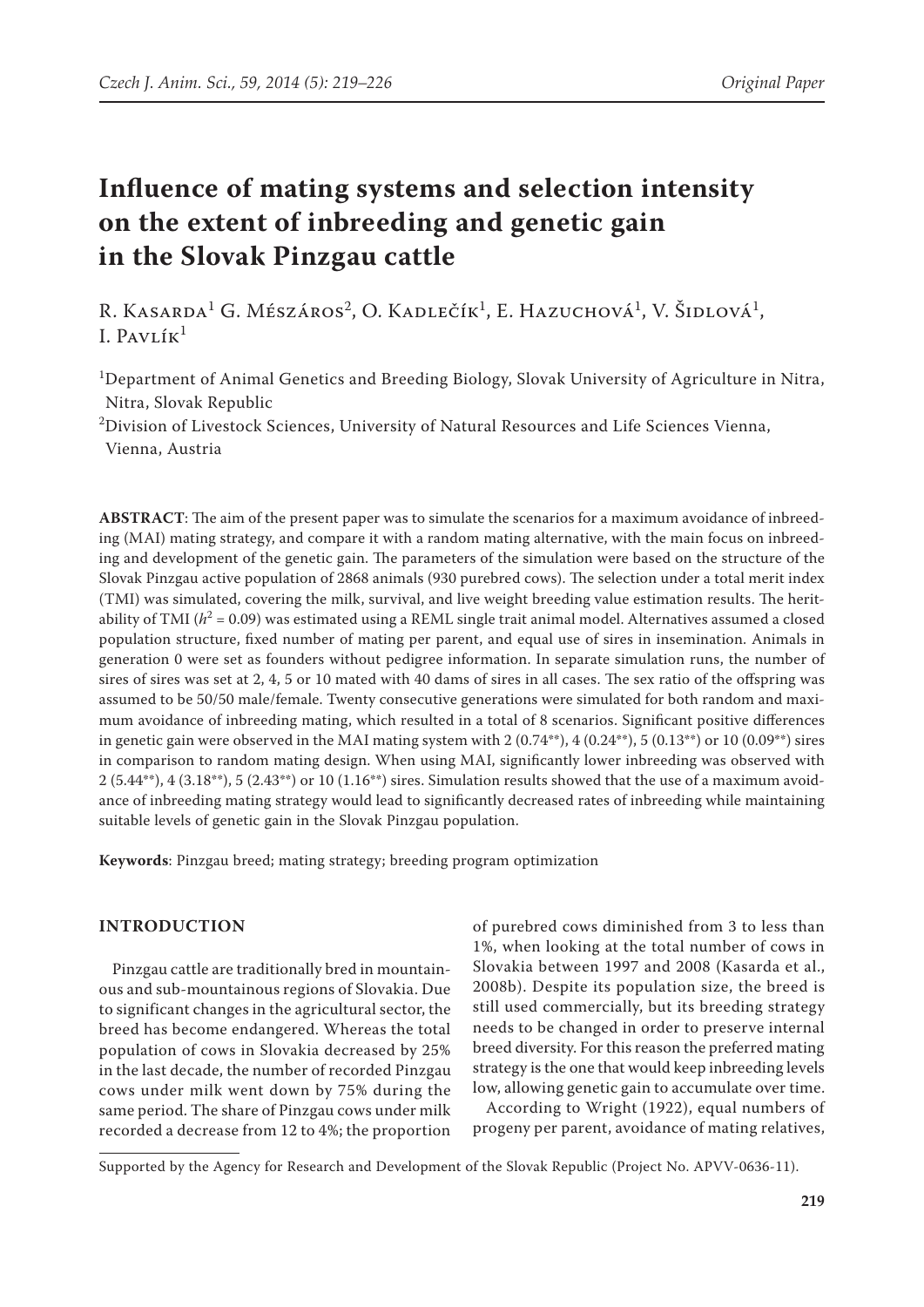and mating of less related animals can decrease inbreeding in a population. Even if some programs lead to high genetic gain, they accumulate inbreeding as a result of a small group of frequently used individuals or sire families. Inbreeding is steadily increasing in most breeds, with possible economic losses, including depressions in growth, milk production, health traits, fertility, and longevity. An estimation of inbreeding tendencies in the breeding program designed for Slovak Pinzgau cattle was carried out by Kasarda and Kadlečík (2004), where a strategy of increasing the number of sires was proposed in order to decrease inbreeding below 1% per year. Kadlečík et al. (2004) proposed a change in the breeding goal, expanding the single recording of milk production to include recordings of multiple desirable traits which together serve as a basis for the total merit index proposed by Kasarda et al. (2008a). This index includes estimated breeding values (EBV) for milk production in kg (BS SR, 2009), for live weight at 210 days of age (Kasarda et al., 2009), and for functional length of production life (Mészáros et al., 2008). The economic importance of these traits was based on studies by Krupová et al. (2009).

Meuwissen and Sonesson (1998), and Woolliams et al. (1999) predicted long term genetic contributions and asymptotic genetic gains by including Bulmer equilibrium genetic parameters (Bulmer, 1971), a method suitable for mass, index, and BLUP selection. Ducrocq and Quaas (1988) presented a method for calculation of asymptotic genetic gain using the example of a dairy cattle breeding program utilizing a truncation selection scheme, based on theoretical outlines of the effects of overlapping generations on genetic gain (Bichard et al., 1973). Based on the theory of long-term contribution, it is possible to model multigeneration evolution in pedigrees (Sánchez et al., 2003). This assumption was confirmed by stochastic simulation. The optimization of contributions can be implemented using Lagrangian multipliers (Meuwissen and Luo, 1992; Wray and Goddard, 1994; Brisbane and Gibson, 1995; Colleau et al., 2004). This approach has been shown to offer substantial improvements in genetic gain. Kremer et al. (2006) developed software for stochastic simulation of animal selection and different mating strategies. It allows the optimization of conservation breeding schemes, applying truncation selection with avoidance of related individuals, and optimal selection based on various means of constraining inbreeding (e.g., Wray and Goddard 1994; Meuwissen, 1997).

In selected populations, two basic forms of nonrandom mating are present. The first case is the mating of individuals with a common ancestor, which leads to an increased frequency of homozygous loci. This can be dangerous in a small population, due to loss of genetic variability and increased inbreeding. In the second case, individuals are mated according to their genotypes. Fernández et al. (2003) presented an alternative approach to control inbreeding in small populations, based on minimizing global coancestry. As presented by Meuwissen and Sonesson (1998), the main goal in breeding programs in small populations is maximizing genetic gain by constraining inbreeding. To maximize the genetic (breeding) value of selected animals in populations with overlapping generations, it is crucial to constrain the average relationship of the matted animals to avoid large increase of inbreeding, but not to maximize genetic gain in the current selection round, because inbreeding of future generations increases half of its average relatedness. Cyclic mating strategies to constrain increases in inbreeding have been described by Wright (1922), Cockerham (1970), and Windig and Engelsma (2008). Sørensen et al. (2005) analyzed factorial and hierarchical mating using long-term genetic contributions. Compensatory mating has been studied by Caballero et al. (1996) and Nomura (1999). Honda et al. (2004) analyzed a mating system based on a hierarchical structure of population with reduction of inbreeding. The crucial requirement is a higher number of sire lines compared to the number of sires in each line. Fluctuations in inbreeding levels within sire lines can be minimized by constraining the repeated usage of highly inbred lines. Wellmann at al. (2012) studied influence of historic migration on maximizing the gene diversity under optimum contribution selection, constraining breeding value of the offspring or inbreeding (Meuwissen, 1997)*.* 

The aim of the present work was to simulate a scenario of maximum avoidance of inbreeding (MAI) mating strategy and compare it with a random mating alternative, based on development of inbreeding and genetic gain.

#### **MATERIAL AND METHODS**

The parameters of the simulated database were based on the population structure of Pinzgau cattle in Slovakia, with an active population of 2868 animals (930 purebred cows). Basic parameters of the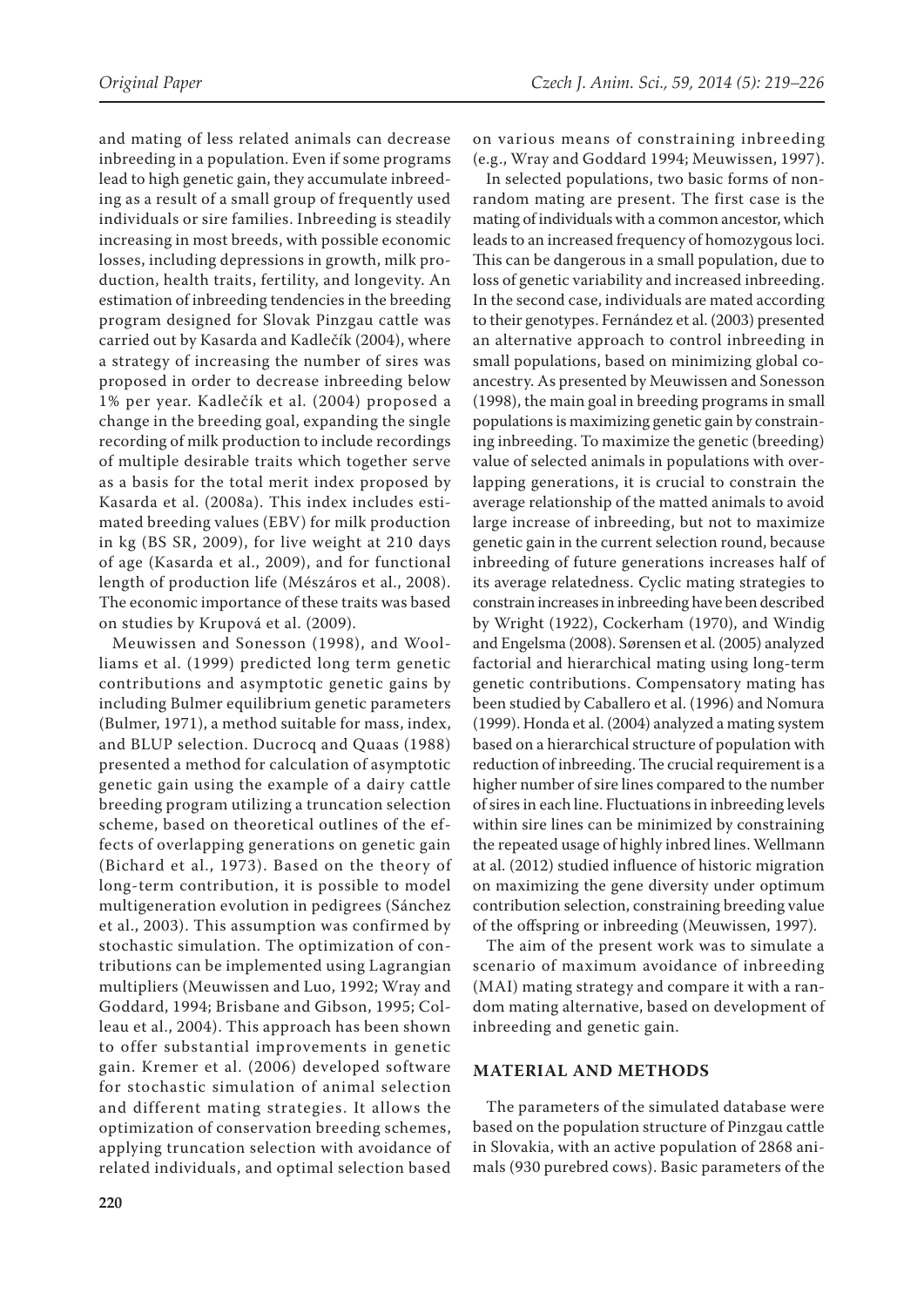Table 1. Statistical characteristics of parameters of total merit index (TMI)

| EBV                          | х       | SD     | X.<br>min | max     |
|------------------------------|---------|--------|-----------|---------|
| Milk production              | 16.68   | 164.28 | $-740.90$ | 1025.20 |
| Length of<br>productive life | 0.04    | 0.14   | $-0.35$   | 0.52    |
| Live weight<br>at 210 days   | $-0.16$ | 8.61   | $-37.59$  | 149.12  |
| TMI                          | 1.72    | 1.19   | $-24.45$  | 45.71   |
|                              |         |        |           |         |

EBV = estimated breeding value

EBV are given in Table 1. In reality, Pinzgau cattle are selected based on BLUP EBV for milk yield, without any specific mating strategy. Given that the Pinzgau was a dual purpose breed, animal selection based on a total merit index (TMI) would be beneficial, as envisaged by Kasarda et al. (2007). For this reason, our simulation was also based on a TMI scenario, so that practical selection can follow the new setup in the near future. For setting up the TMI, EBV for a 305-day milk production (BS SR, 2009), functional length of productive life (Mészáros et al., 2008) and live weight at 210 days of age (Kasarda et al., 2009) were used. As stated by Lin and Allaire (1977), the selection index is inherited. The heritability of the TMI was estimated by Kasarda (2010, unpublished) using a REML single trait animal model (Table 1). Increases in inbreeding and genetic gain were then studied over 20 consecutive generations applying maximum avoidance of inbreeding (MAI) method. Random mating design was used as the comparison method.

We conducted a stochastic simulation using the SixS software, Version 2 (Kremer et al., 2006). Both alternatives assumed a closed population structure, fixed number of mating per parent, and equal use of sires in insemination. Animals in generation 0 were set as founders without pedigree information.

In separate simulation runs, the number of sires of sires was set at 2, 4, 5 or 10 mated with 40 dams of sires in all cases. Number of mated animals represented individuals after the final step of the selection. The sex ratio of the offspring was assumed to be 50/50 male/female. Twenty consecutive generations were simulated for both random and maximum avoidance of inbreeding mating, which resulted in a total of 8 scenarios. Basic outlines of breeding scheme are present in Table 2.

Mating strategies used were as follows: alternative 1 – random mating – without control of Table 2. Basic outlines of breeding program parameters

| Parameter                                    |                  |
|----------------------------------------------|------------------|
| Active population                            | 4000             |
| Selection basis of bull mothers              | 500              |
| No. of selected bull mothers                 | 40               |
| Intensity of selection of bull mothers (%)   | 8                |
| Correction on length of calving period       | 0.8528           |
| No. of progeny born                          | 34               |
| No. of bull calves born                      | 17               |
| Selection on growth (%)                      | 60               |
| Selection on AI station (%)                  | 10               |
| Test mating division (%)                     | 70               |
| Insemination index                           | 2.2              |
| No. of daughters per bull in test            | 120              |
| No. of selected proven bulls                 | 5                |
| No. of sires of sires                        | 2, 3, 4, 5       |
| Intensity of selection of sires of sires (%) | 12, 18, 24, 29   |
| Pregnancy rate (%)                           | 65               |
| No. of daughters with lactation (%)          | 80               |
| No. of daughters per proven sire             | 154, 103, 76, 61 |

AI = artificial insemination

inbreeding (Random) with selection based on BLUP EBV, alternative 2 – maximum avoidance of inbreeding (MAI) with selection based on BLUP EBV.

A truncation selection principle (Bichard et al., 1973; Ducrocq and Quaas, 1988) with avoidance of mating relatives (Wray and Goddard, 1994; Meuwissen, 1997) was used. The principle was to limit inbreeding by reducing increases in average relationships. If the relationship of an animal with itself is included, the average relationship is:

# $\overline{A} = I' \mathbf{A} \cdot 1/n^2$

where:

 $A =$  matrix of additive genetic relationships

- $n =$  number of animals
- *1* = vector of ones

In discrete generations, genetic gain can be maximized when constrained by the rate of inbreeding by obtaining a vector of mating proportions  $(c_t)$ for the current *n* candidates at time *t* to produce new progeny at time *t* + 1. The solution is obtained by maximizing the function:

$$
I_t = c_t' g_t - \lambda_0 (c_t' \mathbf{A}_t c_t - C_t) - [c_t' \mathbf{Q} - (1/2)'] \lambda
$$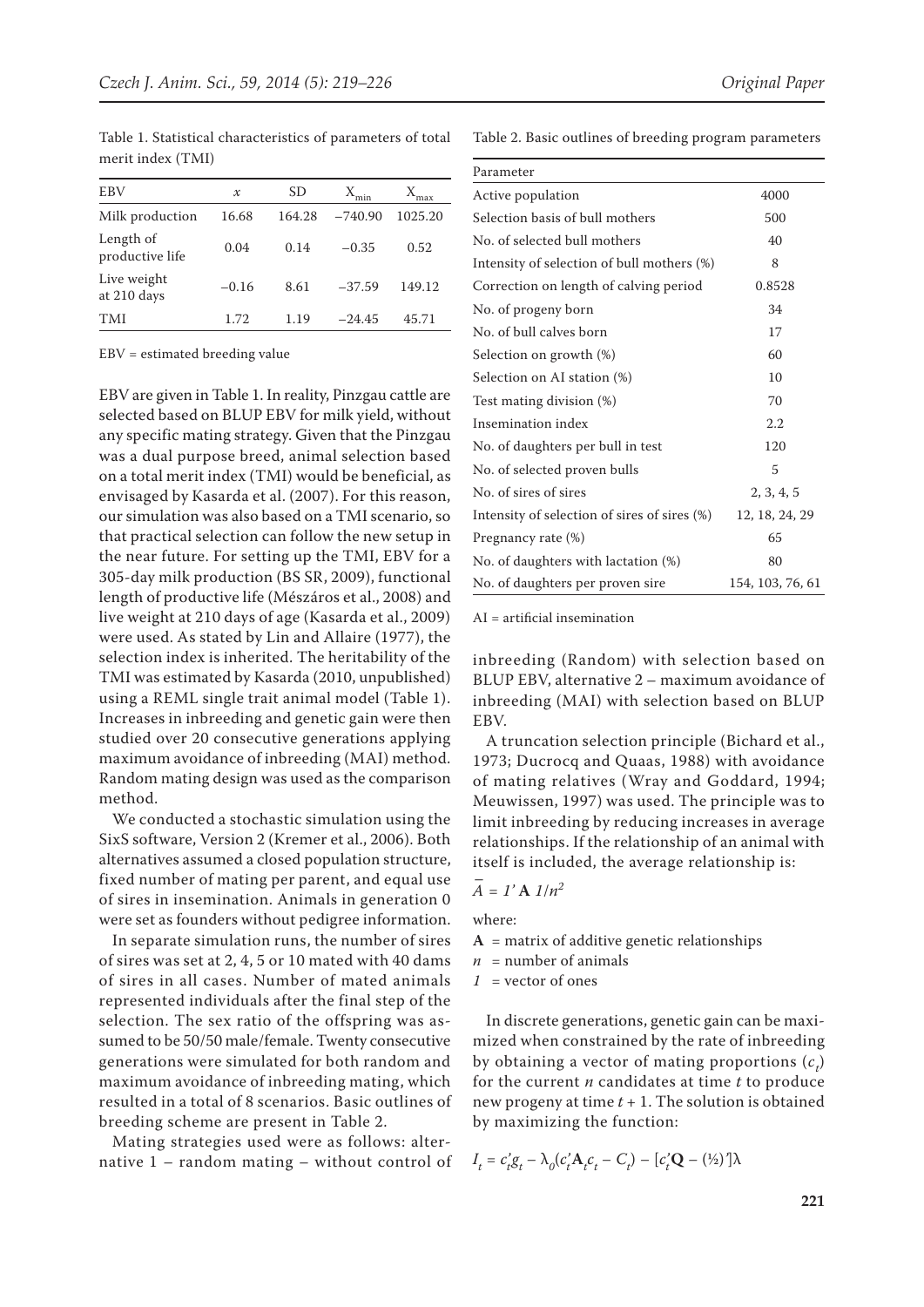where:

- 
- *g<sub>t</sub>* = vector of EBV of the selection candidates at time *t*<br> $\mathbf{A}_t = (n \times n)$  relationship matrix among *n* selection  $=(n \times n)$  relationship matrix among *n* selection candidates
- **Q** = known incidence matrix  $n \times 2$  (with 1 = males,  $0 =$  females in the first column and vice versa in the second column)
- $C_t$  = constraint on the rate of inbreeding
- $\lambda_{0}$ ,  $\lambda$  = vectors of order 2 (Lagrangian multipliers)

However, when generations overlap, the flow of genes through a single cohort (sex and age class) is insufficient to describe all gene flow from an ancestor. Consequently, optimizing long-term contributions by looking at a single cohort in isolation will be insufficient to maximize gain and control the rate of inbreeding. The gene flow from an entire generation needs to be considered, using principles of the gene flow methodology by Hill (1974) applied to a population with overlapping generations. At any time (*t*), there are animals of different ages in a population with overlapping generations. The animals will be divided into age classes, and an age class is defined as the time period between two consecutive rounds of selection (usually 1 year). Where  $m_t = [m_t(1) m_t(2) m_t(3) ...]$  is a vector of average true breeding values of the age classes, 1, 2, 3, ..., in year  $t$ ,  $m_t$   $(i)$  = average breeding value of age class *i* in year *t*. The following recursive relationship exists between  $m_t$  and  $m_{t+1}$  (Hill, 1974):

$$
m_{t+1} = \mathbf{P}m_t + e_{t+1}
$$

where:

- **P** = matrix of gene flow between the age classes (see Hill, 1974 for details)
- $e_{t+1}$  = sampling deviation from the expected breeding values

The contributions of an entire generation at the time of selection need to be described. The numbers of previous cohorts are derived from maximum breeding age and then consequently. Weighting factors were applied to each cohort for the contributions of each individual summing to one. With this approach, the gene flow of an entire generation can be computed in a way analogous to  $c'$ <sub>t</sub>  $A_t$   $c_t$  from the discrete case. One can derive weighting factors from the current age structure of the parents' weights for each cohort (Meuwissen and Sonesson, 1998; Sonesson and Meuwissen, 2000).

Table 3. Estimation of genetic gain (g) in total merit index after random mating with selection based on estimated breeding values

|                | No. of sires |              |            |                |            |           |            |           |  |
|----------------|--------------|--------------|------------|----------------|------------|-----------|------------|-----------|--|
| Generation     |              | $\mathbf{2}$ |            | $\overline{4}$ |            | 5         |            | 10        |  |
|                | $\Delta g$   | <b>SD</b>    | $\Delta g$ | <b>SD</b>      | $\Delta g$ | <b>SD</b> | $\Delta g$ | <b>SD</b> |  |
| $\mathbf{1}$   | 0.13         | 0.14         | 0.06       | 0.18           | 0.06       | 0.31      | 0.06       | 0.18      |  |
| $\overline{2}$ | 0.47         | 0.25         | 0.39       | 0.23           | 0.31       | 0.18      | 0.23       | 0.23      |  |
| 3              | 1.04         | 0.35         | 0.49       | 0.23           | 0.4        | 0.14      | 0.32       | 0.23      |  |
| $\overline{4}$ | 1.70         | 0.42         | 0.91       | 0.24           | 0.87       | 0.16      | 0.72       | 0.24      |  |
| 5              | 1.77         | 0.40         | 0.95       | 0.25           | 0.89       | 0.16      | 0.88       | 0.25      |  |
| 6              | 2.42         | 0.39         | 1.14       | 0.24           | 1.12       | 0.19      | 1.04       | 0.24      |  |
| $\overline{7}$ | 2.76         | 0.40         | 1.43       | 0.24           | 1.37       | 0.25      | 1.32       | 0.24      |  |
| $\,8\,$        | 3.16         | 0.40         | 1.85       | 0.23           | 1.77       | 0.24      | 1.62       | 0.23      |  |
| 9              | 3.33         | 0.39         | 2.02       | 0.22           | 1.85       | 0.24      | 1.94       | 0.22      |  |
| 10             | 3.41         | 0.38         | 2.48       | 0.21           | 2.26       | 0.23      | 2.01       | 0.21      |  |
| 15             | 3.65         | 0.28         | 3.33       | 0.19           | 3.16       | 0.21      | 2.92       | 0.19      |  |
| 20             | 4.42         | 0.20         | 4.23       | 0.19           | 3.90       | 0.20      | 3.82       | 0.19      |  |
| Average $1-20$ | 3.04         | 0.31         | 2.47       | 0.21           | 2.28       | 0.21      | 2.13       | 0.21      |  |
| Average 6-20   | 3.67         | $0.31\,$     | 3.07       | 0.20           | 2.83       | 0.22      | 2.66       | $0.20\,$  |  |
| Average 10-20  | 3.93         | 0.28         | 3.56       | 0.19           | 3.26       | 0.21      | 3.05       | 0.19      |  |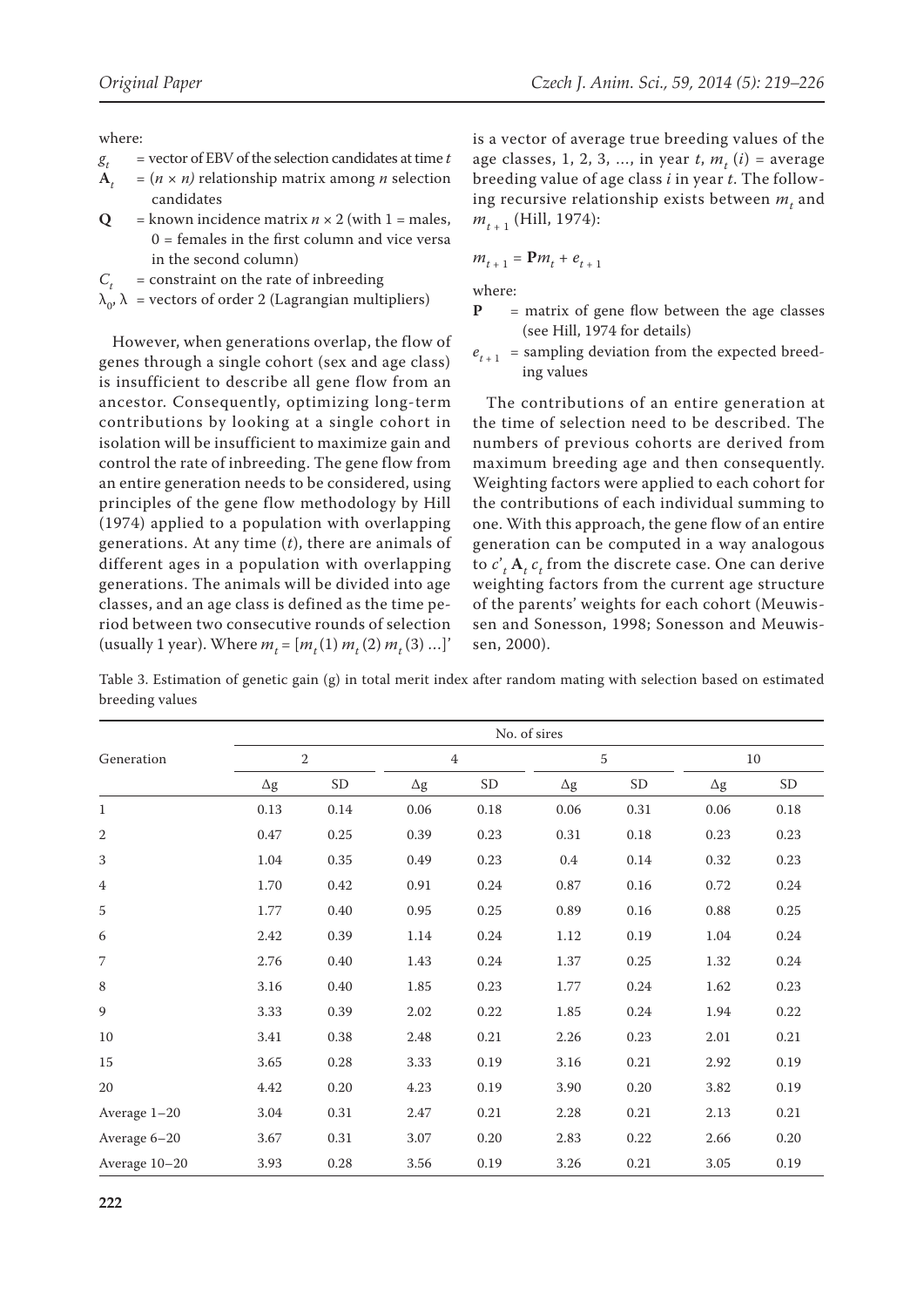### **RESULTS AND DISCUSSION**

Intrapopulation diversity is an important part of the global diversity of farm animals. To prevent deterioration of genetic diversity, minimizing inbreeding in small populations is of prime importance (Grundy et al., 1998). The classical approach was to even out the numbers of sires and dams in the mating program. In contrast to the proposed approach, a low number of breeding animals and a high mating ratio are used in most commercial populations. There are also problems with keeping large numbers of mature breeding sires. Increased inbreeding also has an economic impact, as demonstrated by Kasarda and Kadlečík (2007). Inbreeding depressions of –8.95 kg for milk production, –0.37 kg for fat, and –0.36 kg for protein per 1% increase of inbreeding were found in the Pinzgau population in Slovakia.

The development of a pedigree structure was simulated in a population according to the two alternatives, i.e. without consideration for or maximum avoidance of inbreeding. The changes in inbreeding and genetic gain were then estimated based on a relationship matrix. A number of authors (Bulmer, 1971; Silvela and Diez-Barra, 1985; Sánchez et al., 2003; Falconer and Mackay, 2004) have evaluated inbreeding in mating strategies considering selection based on BLUP EBV, while panmictic/random mating with phenotypic selection served as a basic scenario for comparison. As stated by Wellmann et al. (2012), optimum contribution strategy by maximizing gene diversity could eventually lead to the extinction of local breeds with historical migration because increased gene diversity would be achieved by maximizing migrant contributions. As there was a historical migration in Pinzgau cattle in Slovakia, simulation was conducted based on purebred population data and closed population structure. We simulated a population with random mating with selection based on BLUP EBV, in order to follow the current selection strategy in Slovakia. This was compared to the maximum avoidance of inbreeding scenario, to show the effect of inbreeding avoidance on the population development.

Random mating in a population selected based on BLUP EBV led to higher values of genetic gain after 20 generations (Tables 3 and 4) compared to MAI.

Significant differences were observed in designs with  $2(0.74^{**}), 4(0.24^{**}), 5(0.13^{**})$  or  $10(0.09^{**})$ 

Table 4. Estimation of genetic gain (g) in total merit index after maximum avoidance of inbreeding with selection based on estimated breeding values

|                | No. of sires   |           |                |           |            |           |            |           |  |
|----------------|----------------|-----------|----------------|-----------|------------|-----------|------------|-----------|--|
| Generation     | $\overline{2}$ |           | $\overline{4}$ |           | 5          |           | $10\,$     |           |  |
|                | $\Delta g$     | <b>SD</b> | $\Delta g$     | <b>SD</b> | $\Delta g$ | <b>SD</b> | $\Delta g$ | <b>SD</b> |  |
| $\mathbf{1}$   | 0.06           | 0.14      | 0.06           | 0.16      | 0.07       | 0.17      | 0.06       | 0.18      |  |
| 2              | 0.31           | 0.14      | 0.3            | 0.17      | 0.26       | 0.17      | 0.23       | 0.14      |  |
| 3              | 0.48           | 0.15      | 0.47           | 0.17      | 0.41       | 0.18      | 0.25       | 0.12      |  |
| $\overline{4}$ | 0.64           | 0.16      | 0.81           | 0.2       | $0.8\,$    | 0.19      | 0.46       | 0.14      |  |
| 5              | 0.95           | 0.17      | 0.89           | 0.22      | 0.84       | 0.19      | 0.88       | $0.16\,$  |  |
| 6              | 1.36           | 0.16      | 1.13           | 0.21      | 1.04       | 0.21      | 1.13       | $0.17\,$  |  |
| 7              | 1.53           | 0.19      | 1.4            | $0.20\,$  | 1.37       | 0.22      | 1.20       | $0.18\,$  |  |
| $\,8\,$        | 1.77           | 0.21      | 1.73           | 0.19      | 1.70       | 0.21      | 1.45       | $0.18\,$  |  |
| 9              | 2.10           | 0.22      | 2.08           | 0.19      | 1.94       | 0.22      | 1.70       | $0.18\,$  |  |
| 10             | 2.19           | 0.23      | 2.18           | 0.18      | 2.10       | 0.22      | 1.94       | 0.21      |  |
| 15             | 3.01           | 0.22      | 2.95           | 0.18      | 2.93       | 0.2       | 2.91       | 0.21      |  |
| 20             | 4.38           | 0.23      | 4.10           | 0.21      | 4.06       | $0.2\,$   | 3.73       | 0.20      |  |
| Average $1-20$ | 2.31           | 0.21      | 2.23           | 0.19      | 2.14       | $0.2\,$   | 2.04       | 0.19      |  |
| Average 6-20   | 2.87           | 0.22      | 2.77           | 0.19      | 2.66       | 0.21      | 2.56       | $0.02\,$  |  |
| Average 10-20  | 3.27           | 0.23      | 3.16           | 0.19      | 3.04       | $0.2\,$   | 2.96       | 0.21      |  |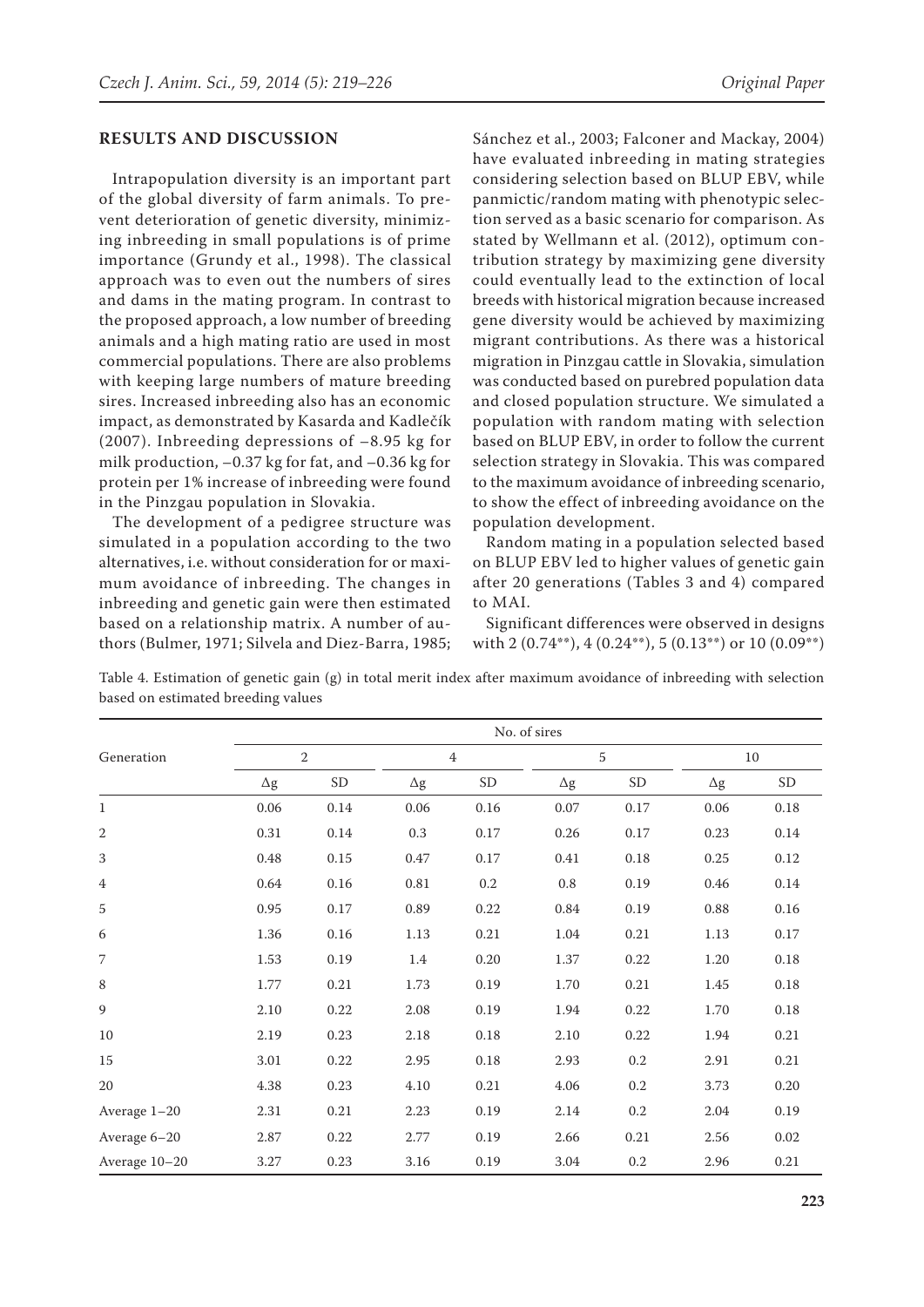|                | No. of sires |              |                |              |              |              |              |              |  |
|----------------|--------------|--------------|----------------|--------------|--------------|--------------|--------------|--------------|--|
| Generation     |              | $\sqrt{2}$   |                | 4            |              | 5            |              | 10           |  |
|                | Random       | MAI          | Random         | MAI          | Random       | MAI          | Random       | MAI          |  |
| $\mathbf{1}$   | $\Omega$     | $\mathbf{0}$ | $\overline{0}$ | $\mathbf{0}$ | $\mathbf{0}$ | $\mathbf{0}$ | $\mathbf{0}$ | $\mathbf{0}$ |  |
| $\mathbf{2}$   | 3.44         | 3.82         | 1.66           | $\mathbf{0}$ | 2.01         | $\mathbf{0}$ | 0.17         | $\mathbf{0}$ |  |
| $\sqrt{3}$     | 4.18         | 3.95         | 2.39           | 1.79         | 2.10         | 1.02         | 0.76         | 0.05         |  |
| $\overline{4}$ | 5.00         | 3.55         | 3.71           | 2.05         | 2.80         | 1.78         | 1.15         | 0.24         |  |
| $\sqrt{5}$     | 5.40         | 4.67         | 3.60           | 2.60         | 3.05         | 2.11         | 1.37         | 0.59         |  |
| 6              | 5.97         | 4.89         | 3.63           | 2.92         | 3.08         | 2.23         | 1.43         | 0.81         |  |
| $\overline{7}$ | 6.52         | 5.14         | 3.60           | 3.14         | 3.07         | 2.44         | 1.51         | 1.02         |  |
| 8              | 6.93         | 5.52         | 3.52           | 3.34         | 3.04         | 2.59         | 1.58         | 1.12         |  |
| 9              | 6.60         | 5.82         | 3.48           | 3.65         | 3.07         | 2.75         | 1.54         | 1.22         |  |
| 10             | 6.99         | 5.97         | 3.60           | 3.74         | 3.30         | 2.87         | 1.55         | 1.29         |  |
| 15             | 7.20         | 6.42         | 4.14           | 3.89         | 3.83         | 3.03         | 1.78         | 1.64         |  |
| 20             | 7.26         | 6.72         | 5.05           | 4.13         | 4.12         | 3.12         | 2.05         | 1.73         |  |
| Average 1-20   | 6.20         | 5.44         | 3.50           | 3.18         | 3.25         | 2.43         | 1.50         | 1.16         |  |
| Average 6-20   | 7.01         | 6.14         | 3.88           | 3.78         | 3.65         | 2.89         | 1.75         | 1.46         |  |
| Average 10-20  | 7.18         | 6.40         | 3.98           | 3.95         | 3.84         | 3.02         | 1.83         | 1.60         |  |

Table 5. Estimation of increase in inbreeding (% per year) after random mating (Random) and maximum avoidance of inbreeding (MAI) with selection based on estimated breeding values

sires in comparison to MAI. Differences in genetic gain between the alternatives tended to decrease with the increasing number of sires, as a result of using MAI as the mating strategy. Decrease of genetic gain within particular design with an increased number of sires was a result of decreased intensity of selection. Variance of the genetic gain between separate simulation runs was 7–10%, both under random or MAI mating strategy. Trend of



Figure 1. Trend of genetic gain of total merit index after random mating of two sires with selection based on estimated breeding values

genetic gains after random mating with the use of 2, 4, 5, and 10 sires was non-linear over generations with the tendency of culmination to asymptotic values (Figure 1), confirming the results of Bulmer (1971) and Woolliams et al. (1999). In contrary to Bulmer (1971), asymptotic values were not reached between 6–10 generations. Trends of genetic gain after MAI with the use of 2, 4, 5, and 10 sires were almost linear over generations.

A mating strategy with MAI (Wray and Goddard, 1994; Meuwissen, 1997) led to a decrease in inbreeding after 20 generations (Table 5). Due to building up a pedigree structure at the beginning of the simulation, tendencies in the development of inbreeding were non-linear, with tendency to culminate to asymptotic values. Significantly lower inbreeding was observed when the MAI strategy was used, either with 2 (5.44\*\*), 4 (3.18\*\*), 5 (2.43\*\*) or 10 (1.16\*\*) sires, confirming the results of Meuwissen and Sonesson (1998) and Sonesson and Meuwissen (2000). With a higher number of selected sires, the intensity of selection decreases, which consequently has an influence on inbreeding after 20 generations. To use maximum avoidance of inbreeding is more effective because it leads to significantly smaller increases in inbreeding. This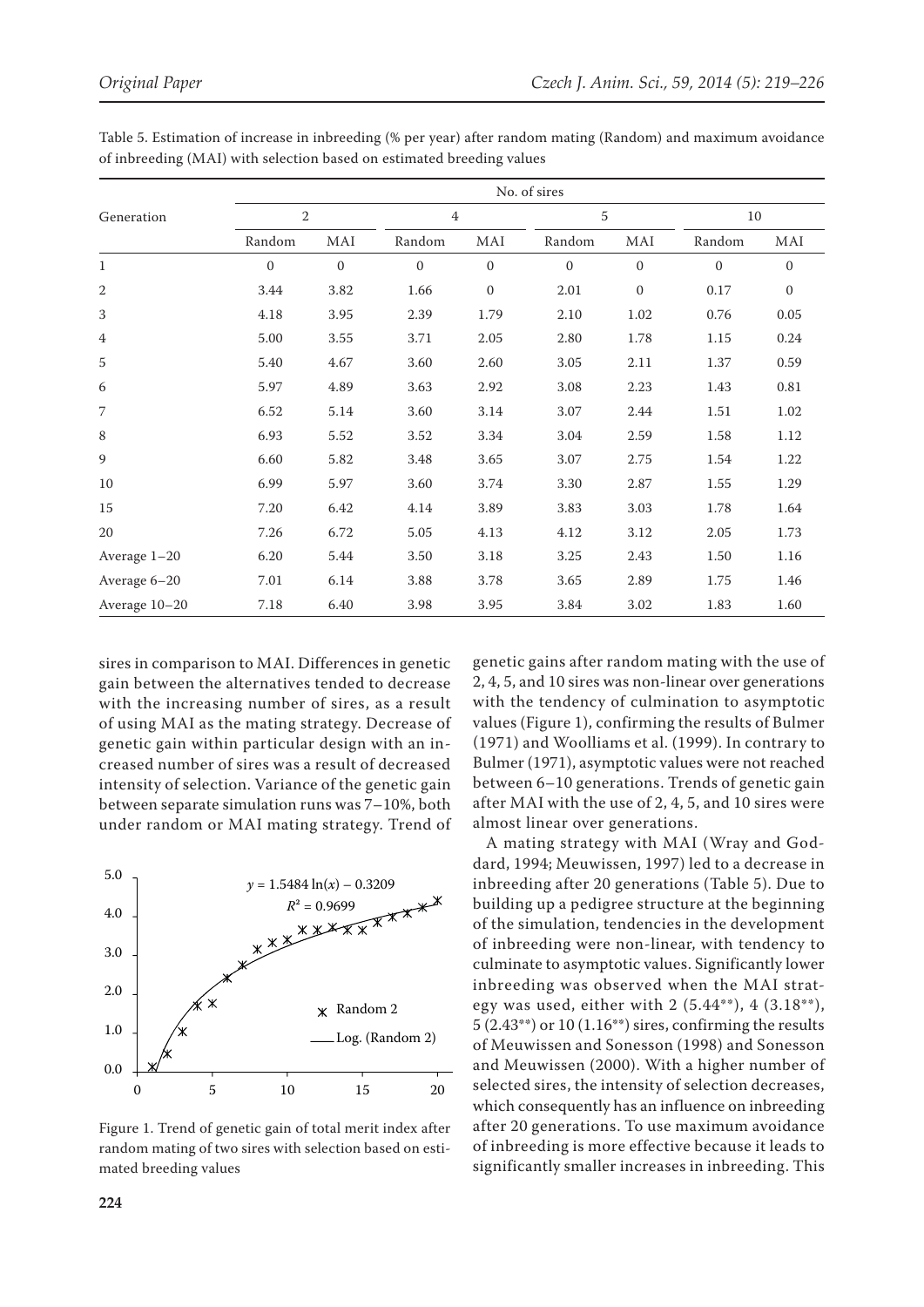attribute of MAI is very important in small/endangered populations such as Slovak Pinzgau cattle.

Strategies similar to our case, selection based on BLUP EBV, were applied by Caballero et al. (1996), Meuwissen and Sonesson (1998), Fernández et al*.* (2003), and Windig and Engelsma (2008). They have shown that in a breeding program it is possible to decrease inbreeding in comparison with random mating by applying a specific mating strategy. Phenotypic selection leads to significantly less inbreeding, as proposed by Falconer and Mackay (2004). An average increase in inbreeding of 5.66% per generation was estimated by Kasarda and Kadlečík (2010) using phenotypic selection and random mating when only 2 sires were used. By increasing the number of sires to 5, inbreeding decreased to 2.99% per generation. Similar results were obtained by other authors when comparing random mating with MAI (Silvela and Diez-Barra, 1985; Sánchez et al., 2003), with assortative mating (Caballero et al., 1996; Nomura, 1999; Honda et al., 2004; Sørensen et al., 2005), or with factorial mating, with respect to avoiding mating animals with a common ancestor (Sánchez et al., 2003; Sørensen et al., 2005).

### **CONCLUSION**

The Slovak Pinzgau is a dual purpose endangered cattle breed in which selection is currently based on BLUP EBV. The genetic gain increases along with the inbreeding coefficient, which may cause problems due to its small population size. Minimizing inbreeding is very important in order to safeguard genetic diversity in the Pinzgau population. Maximum avoidance of inbreeding is an effective strategy using BLUP selection, resulting in similar genetic gains in comparison to random mating, as long as the number of sires used is large enough. In comparison to random mating, maximum avoidance of inbreeding leads to significantly lower increase in inbreeding per generation. Simulations based on the current Slovak Pinzgau population show that the use of a maximum avoidance of inbreeding mating strategy would lead to favourable results. With 10, 5, and 4 selected sires, the predicted inbreeding after 20 generations was lower (1.16, 2.43, and 3.18% per generation) compared to the random mating scenario (1.50, 3.25, 3.5%). This meets the recommendations of the FAO global strategy (< 4% per generation).

*Acknowledgement.* The Austrian-Slovakian scientific cooperation project AT-SK14/2011 is acknowledged for supporting the authors' bilateral visits.

### **REFERENCES**

- Bichard M., Pease A.H.R., Swales P.H., Ozkutuk K. (1973): Selection in a population with overlapping generations. Animal Production, 17, 215–227.
- Brisbane J.R., Gibson J.P. (1995): Balancing selection response and rate of inbreeding by including genetic relationships in selection decisions. Theoretical and Applied Genetics, 91, 421–431.
- BS SR (2009): Results of Cattle Performance Recording in Slovakia, Control Year 2008–2009. The Breeding Services of the Slovak Republic, Bratislava, Slovak Republic. (in Slovak)
- Bulmer M.G. (1971): The effect of selection on genetic variability. The American Naturalist, 105, 201–211.
- Caballero A., Santiago E., Toro M.A. (1996): Systems of mating to reduce inbreeding in selected populations. Journal of Animal Science, 62, 431–442.
- Cockerham C.C. (1970): Avoidance of rate of inbreeding. In: Kojima K. (ed.): Mathematical Topics in Population Genetics. Springer-Verlag, Berlin, Heidelberg, New York, 104–127.
- Colleau J.J., Moreaux S., Briend M., Bechu J. (2004): A method for the dynamic management of genetic variability in dairy cattle. Genetics Selection Evolution, 36, 373–394.
- Ducroq V., Quass R.L. (1988): Prediction of genetic response to truncation selection across generations. Journal of Dairy Science, 71, 2543–2553.
- Falconer D.S., Mackay T.F.C. (2004): Introduction to Quantitative Genetics. 4<sup>th</sup> Ed. Longman, Harlow, UK.
- Fernández J., Toro M.A., Caballero A. (2003): Fixed contributions vs. minimization of global coancestry to control inbreeding in small populations. Genetics, 165, 885–894.
- Grundy Y.B., Villanueva B., Woolliams J.A. (1998): Dynamic selection for maximizing response with constrained inbreeding in schemes with overlapping generation. Journal of Animal Science, 70, 373–382.
- Hill W.G. (1974): Prediction and evaluation of response to selection with overlapping generations. Animal Production, 18, 117–140.
- Honda T., Nomura T., Mukai M. (2004): Reduction of inbreeding in commercial females by rotation mating with several sire lines. Genetics Selection Evolution, 36, 509–526.
- Kadlečík O., Swalwe H.H., Lederer J.A., Grosu H. (2004): Development of Dual-Purpose Pinzgau Cattle. Publishing and Editorial Centre of the Slovak University of Agriculture in Nitra, Nitra, Slovak Republic.